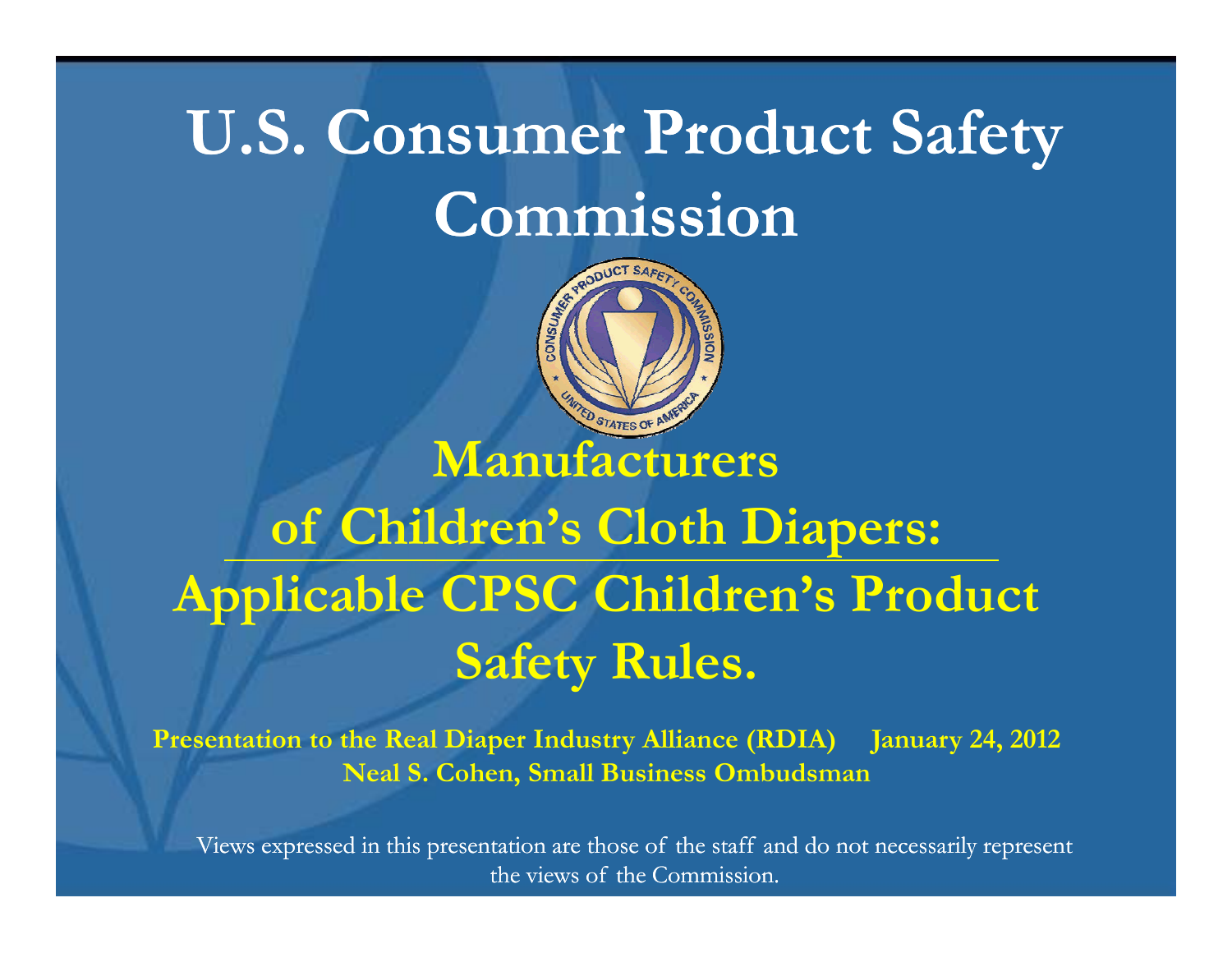### $\bf {Today's \textit{A}genda}$

- **Update on Consumer Product Safety Improvement Act (CPSIA) of 2008 and Public Law 112 112-28 (August 12, 2011) 28 (August**
- **Overview of Requirements Generally Applicable for Children's Cloth Diapers**
- **Tracking Labels, Third Party Testing, Children's Product Certificates, and Component Part Testing. (Archived Webcast)**
- **Introduction to Small Batch Manufacturer Registration with the CPSC. (Archived Webcast)**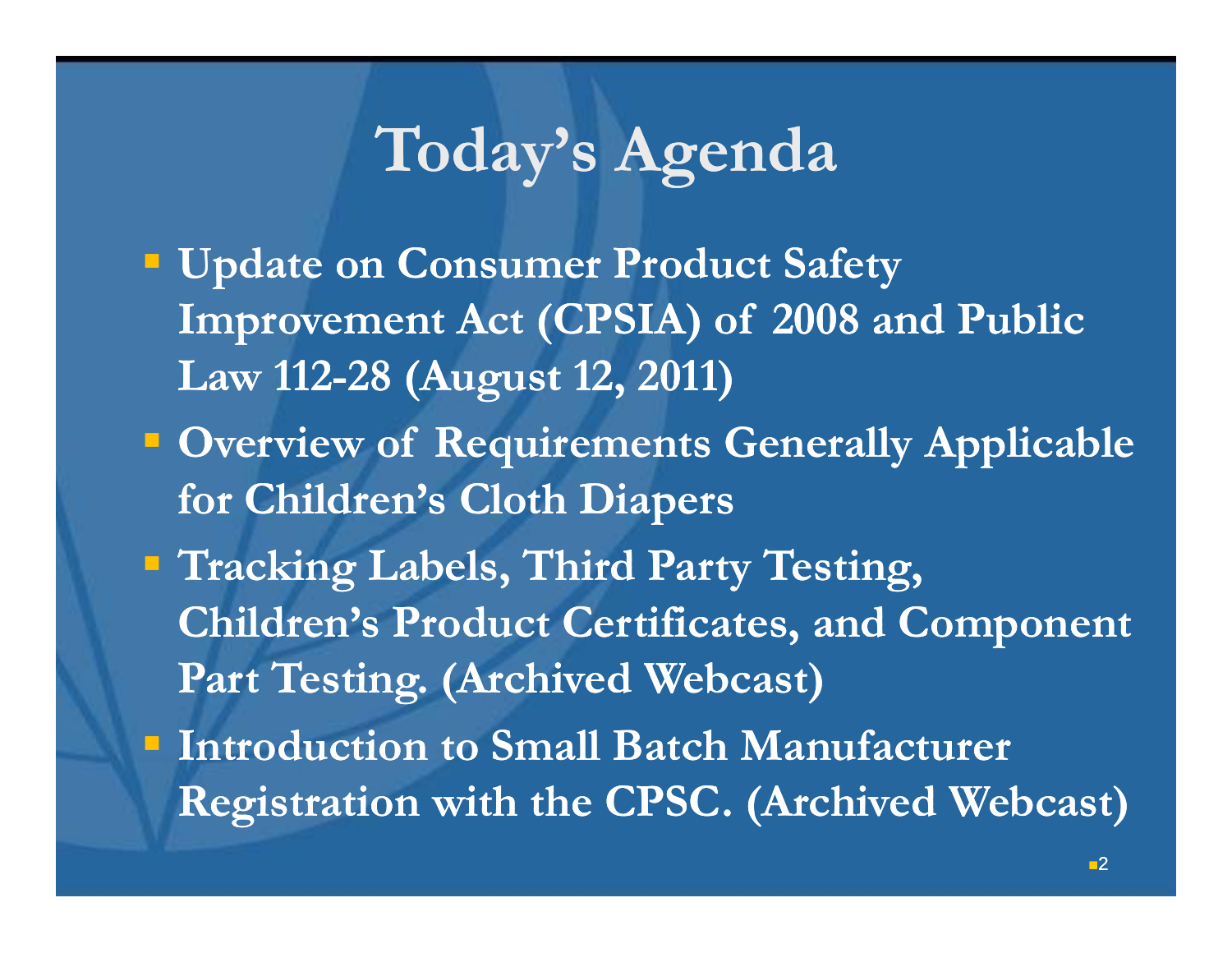#### **Jurisdiction J**

**• Cloth and disposable diapers are a** consumer product regulated by the CPSC. **- Diaper rental companies**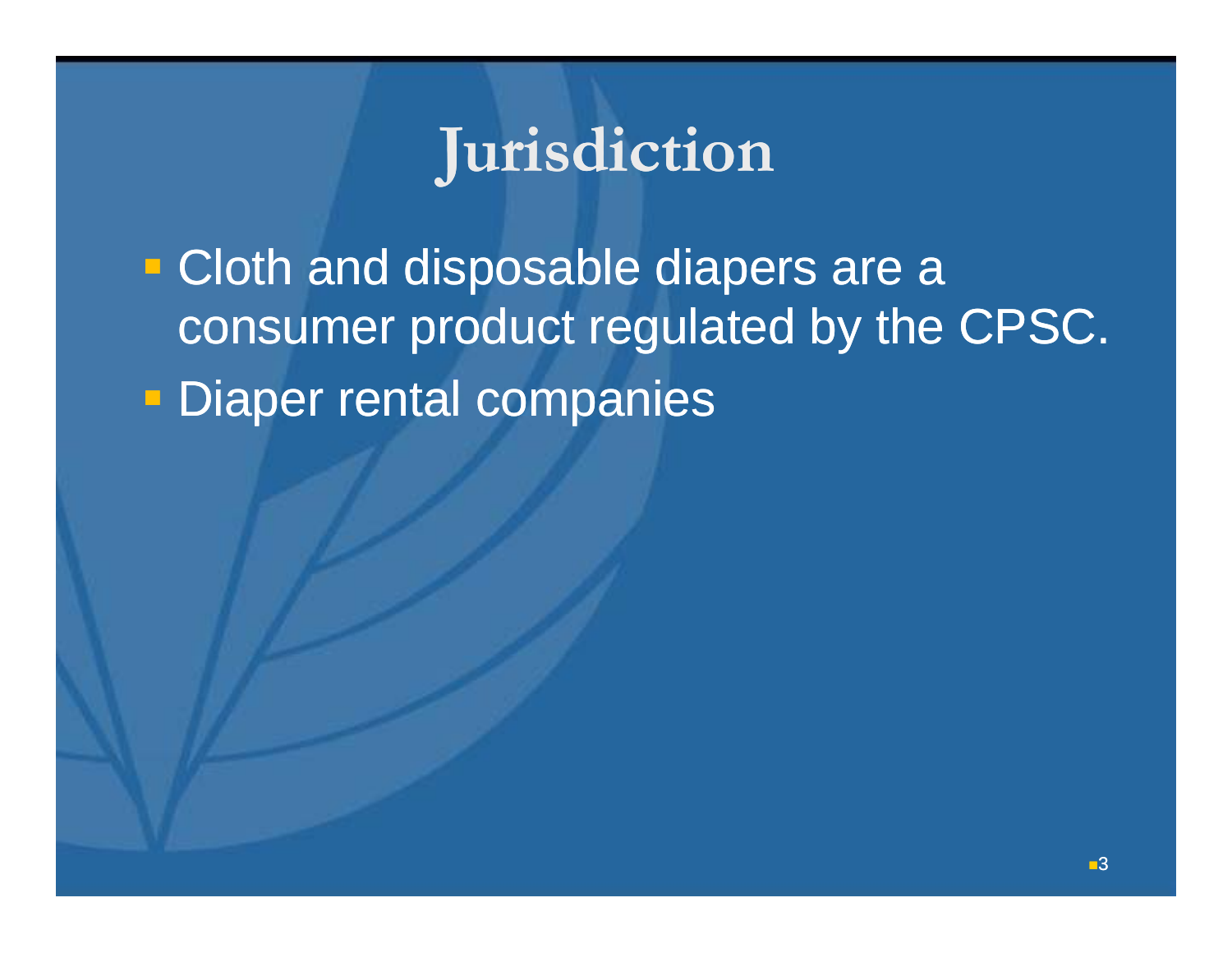## **Consumer Product Safety Improvement Act (CPSIA) of 2008**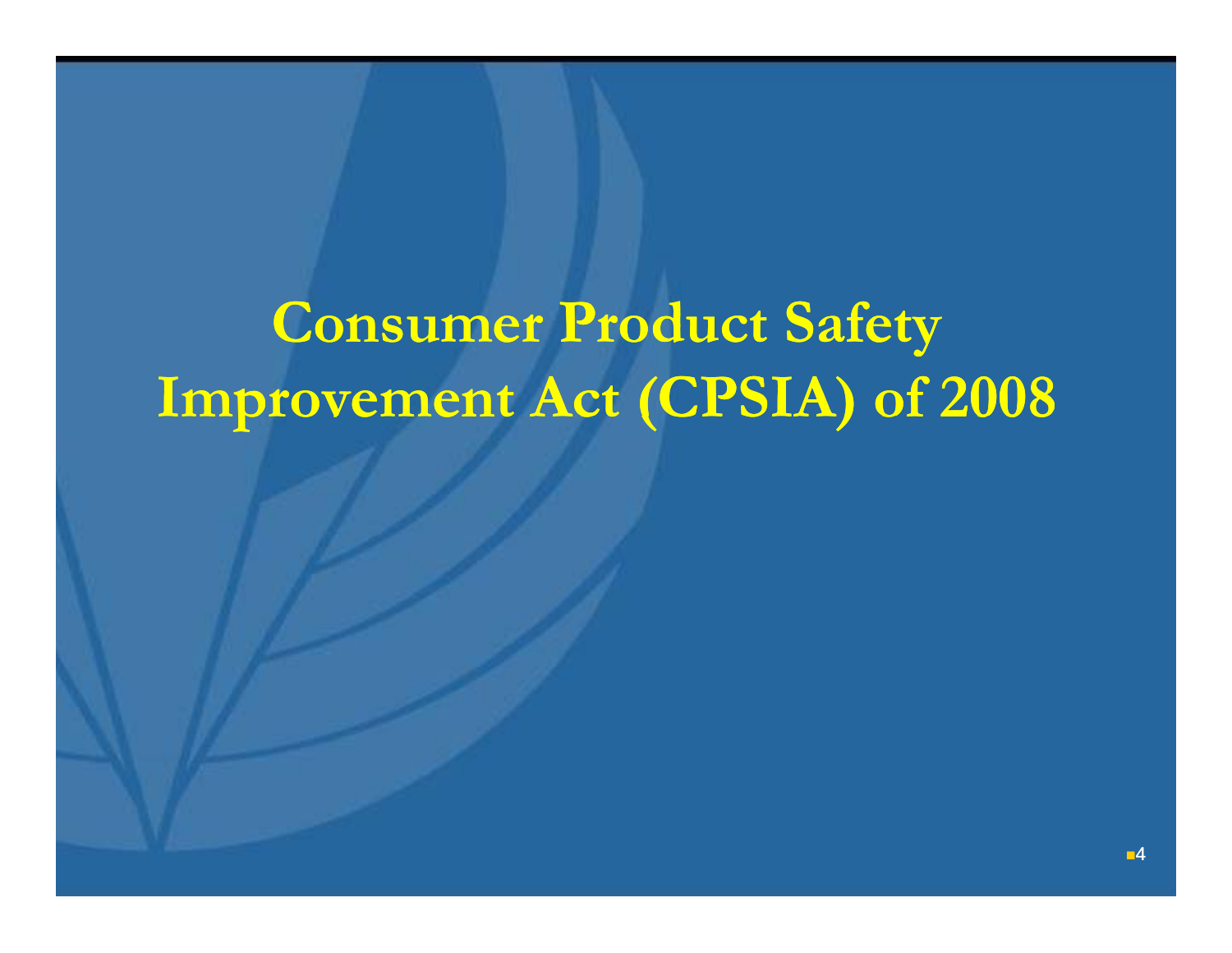**Consumer Product Safety Impro ement Act (CPSIA) of 2008 Impro vement (CPSIA)**  $\blacksquare$  "Children's products" designed or intended primarily for children 12 years old and younger **EXECUE IS NOTE IN SUBSTANTIVE TEQUITEMENTS** for children's products :

- 1. Lead content in accessible components (100 ppm)
- 2. Lead in paint and surface coatings (90 ppm)
- 3. Phthalates (0.1% per banned phthalate) Toys and Child Care Articles (Sleep & Angt Feeding) Only 4. Toy Safety Standard (  $\left( \frac{\text{app}}{\text{diapers}} \right)$  (3-08)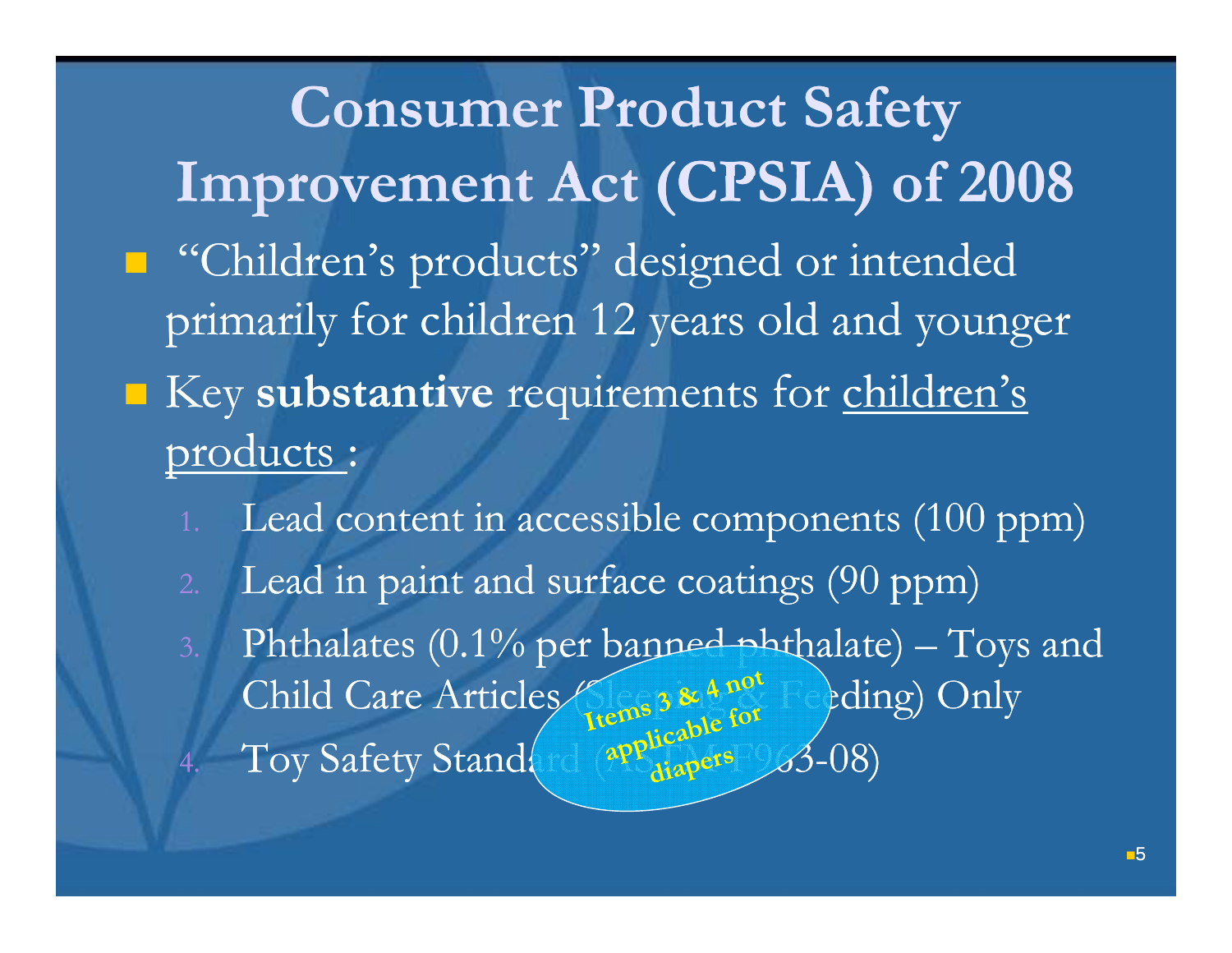Key **process** requirements for children's products primarily intended for children <sup>12</sup> years old and younger:

 $\blacksquare$  Third party testing by CPSC-accepted labs  $\textcolor{red}{\bullet}$  ( Small Batch Manufacturers may not require 3PT)  $\blacksquare$  Conformity certificates issued by importers & manufacturers (Children's Product Certificate) Tracking label New safety rules for durable infant products:

**C**ribs; infant walkers; bath seats; toddler beds; play yards; bed rails, Rotapplicable items every six months **Product registration cards** 

www.SaferProducts.gov – Publicly Searchable Database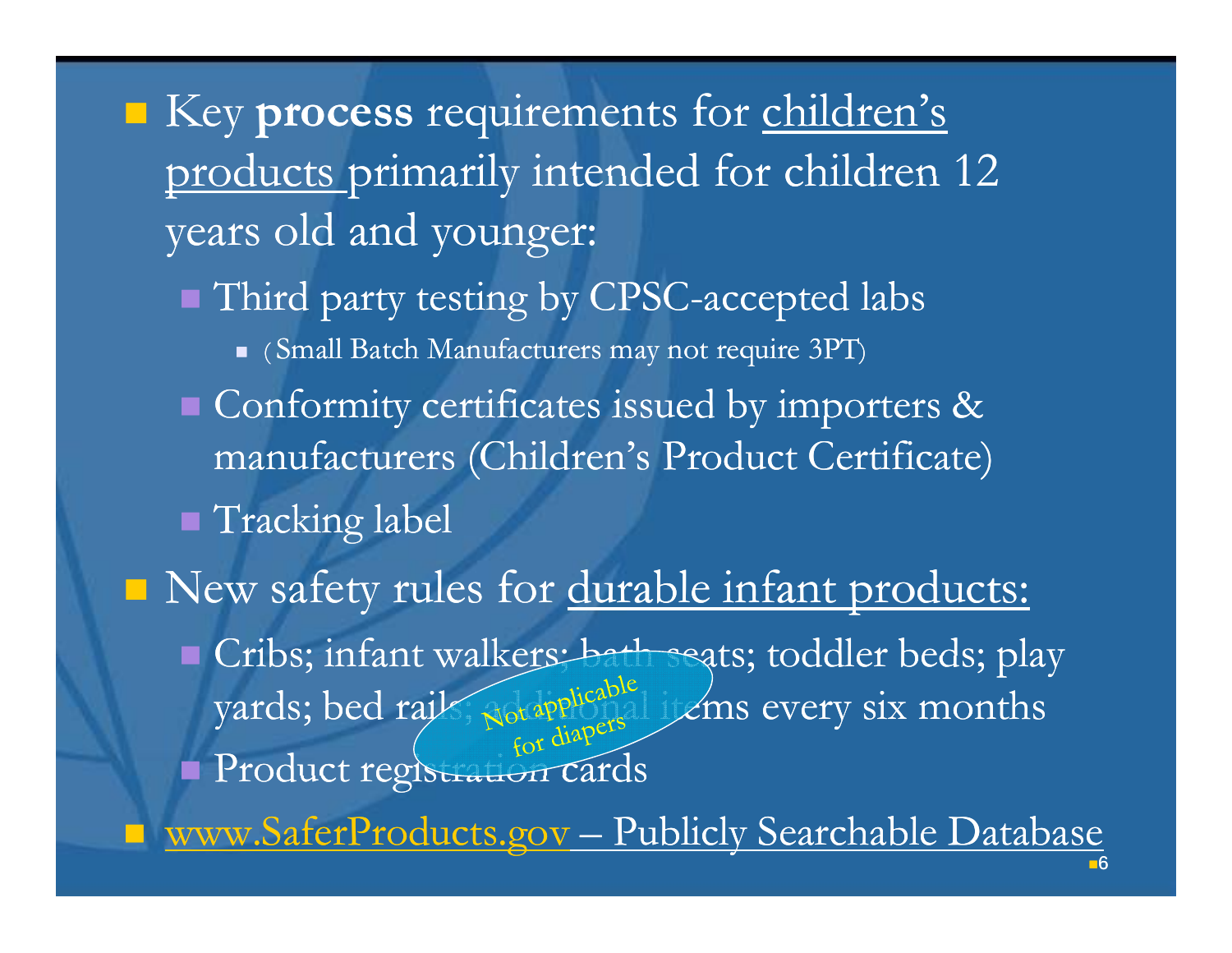**Children <sup>s</sup> s' Product Safety Rules Generally Applicable to Child ' Cl h Di Children's Cloth Diapers**

**www.cpsc.gov**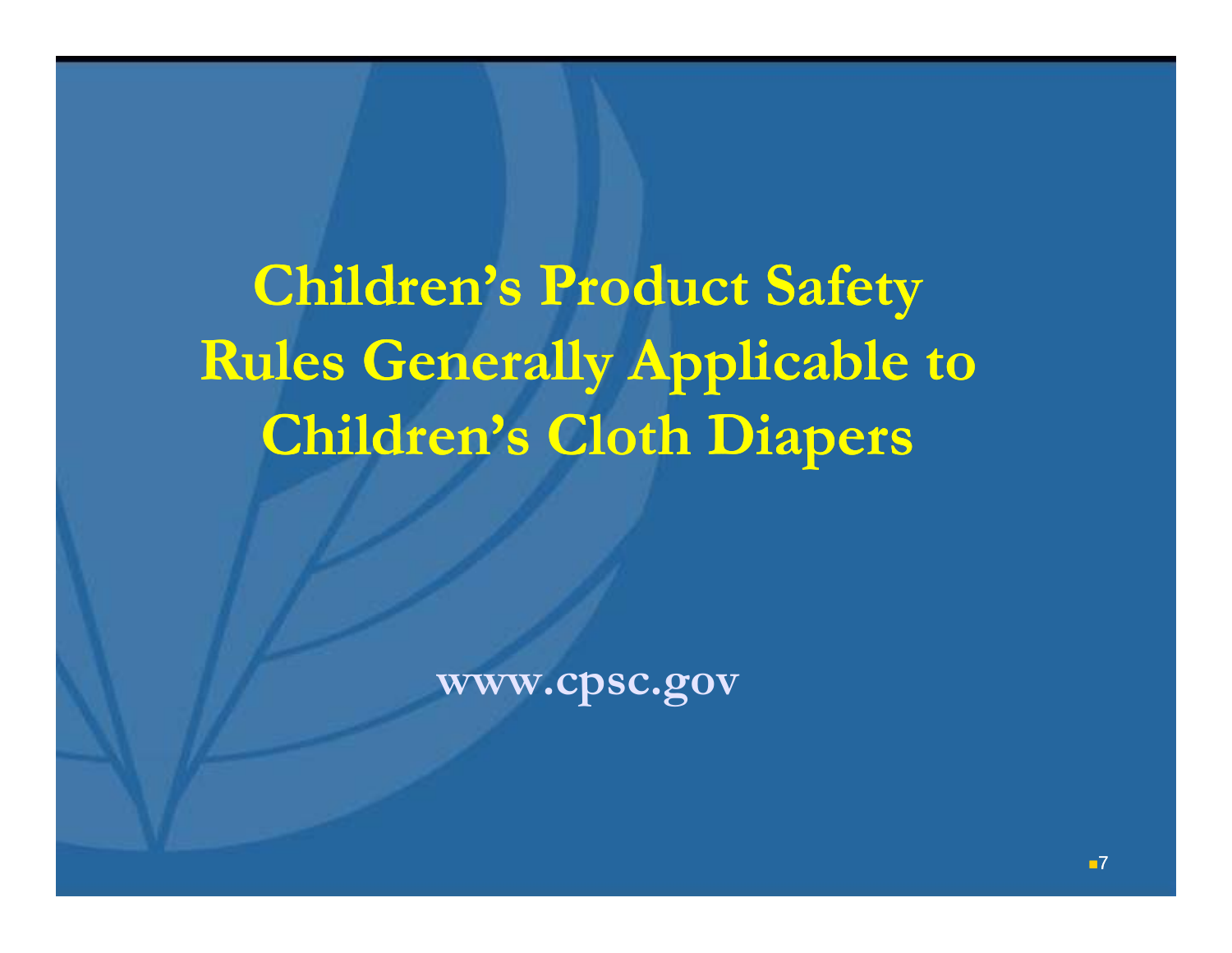#### **Safety Rules for Children <sup>s</sup> s' Cloth Diapers**

- 1. Total lead content in all accessible substrate materials shall not exceed 100 parts per million (ppm). CPSIA Sec. 101
- 2. Total lead content in all accessible lead in paint and other surface coatin gs shall not exceed 90 pp m. 16 CFR Part 1303
- 3. Wearing Apparel Flammability Standard 16 CFR Parts 1610 and/or 1611, as applicable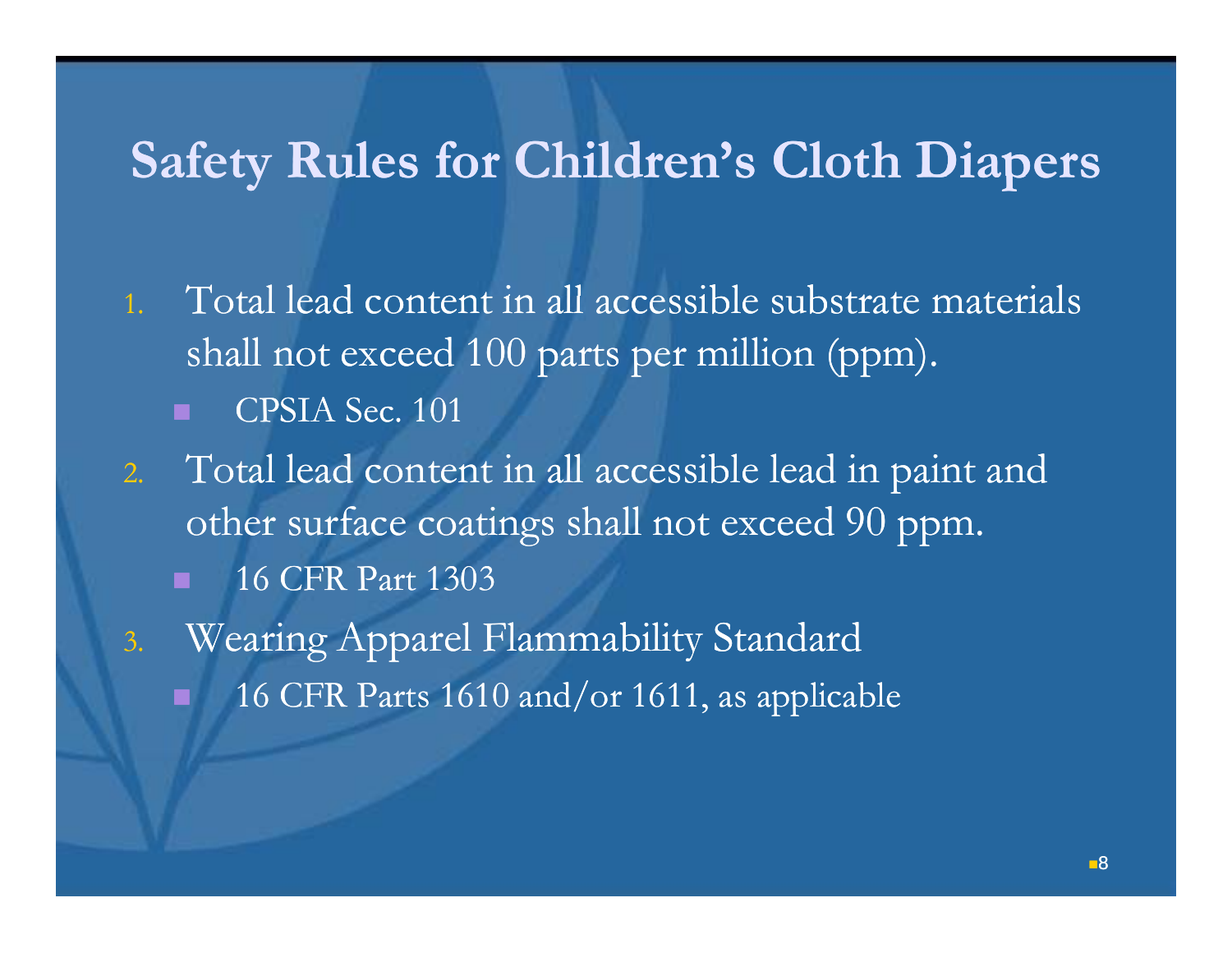#### **Safety Rules Generally NOT Applicable for Children's Cloth Diapers Cloth**

- 1. Ban on Certain Phthalates Requirement  $\blacksquare$  CPSIA Sec. 108
- 2. Children's Sleepwear Flammability Standard
	- $\blacksquare$  16 CFR Parts 1615/1616
	- $\blacksquare$   $\boxdot$  Wearing Apparel Flammability Standard still applies. **16 CFR Parts 1610/1611**
- 3. Small Parts on Garments
	- $\blacksquare$  16 CFR 1501
	- BUT Hazard and Defect Analysis <u>Always</u> Applies.
		- $\blacksquare$  CPSA Sec. 15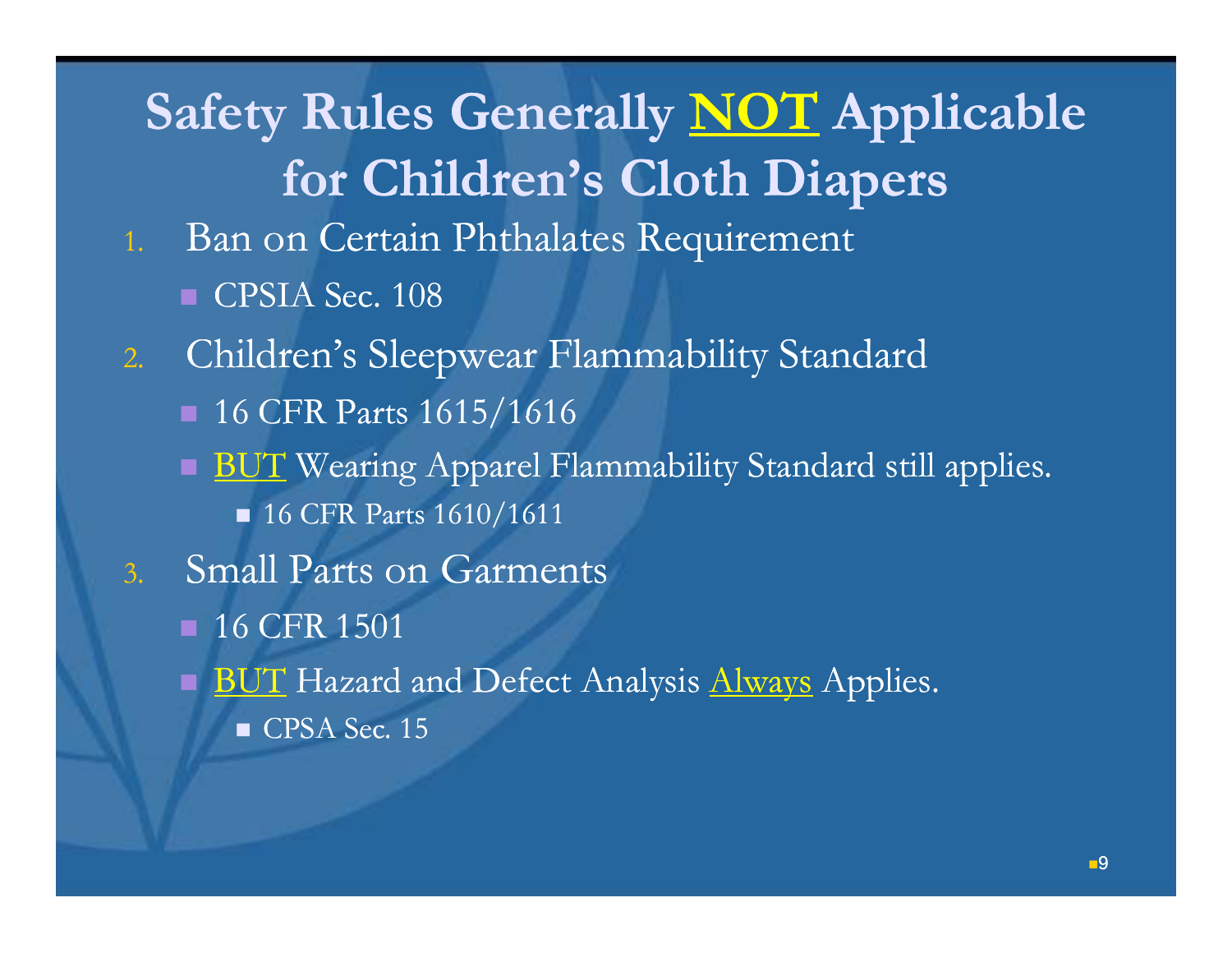#### **Total Lead Content Limits**

**All Children's Products 100 Parts Per Million**

**www.cpsc.gov/lead**

 $-10$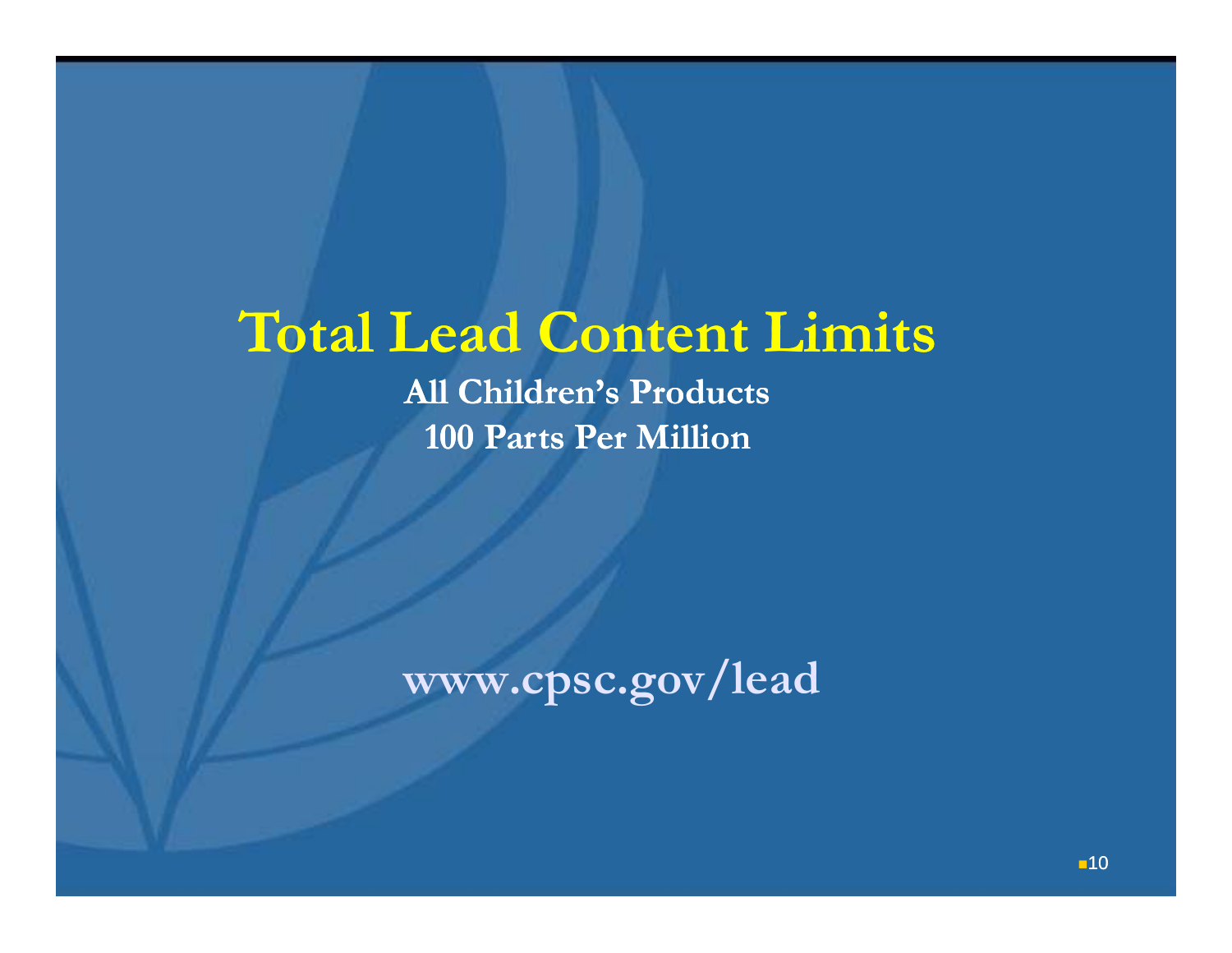#### **Total Lead Content**

Generally 100 parts per million

- $\blacksquare$  300 ppm, products manufactured before 8/14/11
- Accessible component parts only 16 CFR 1500.87
- $\blacksquare$  Very useful list of exemptions at 16 CFR 1500.91 (Textiles, wood, paper, plant- and animal-derived materials)

■ Third party lab testing not required to verify above list  $\blacksquare$  MOST textiles used in diapers are covered (cotton, wool, bamboo, hemp, also polyester (fleece), spandex, elastic, rubber. Check 16 CFR 1500.91 for full list.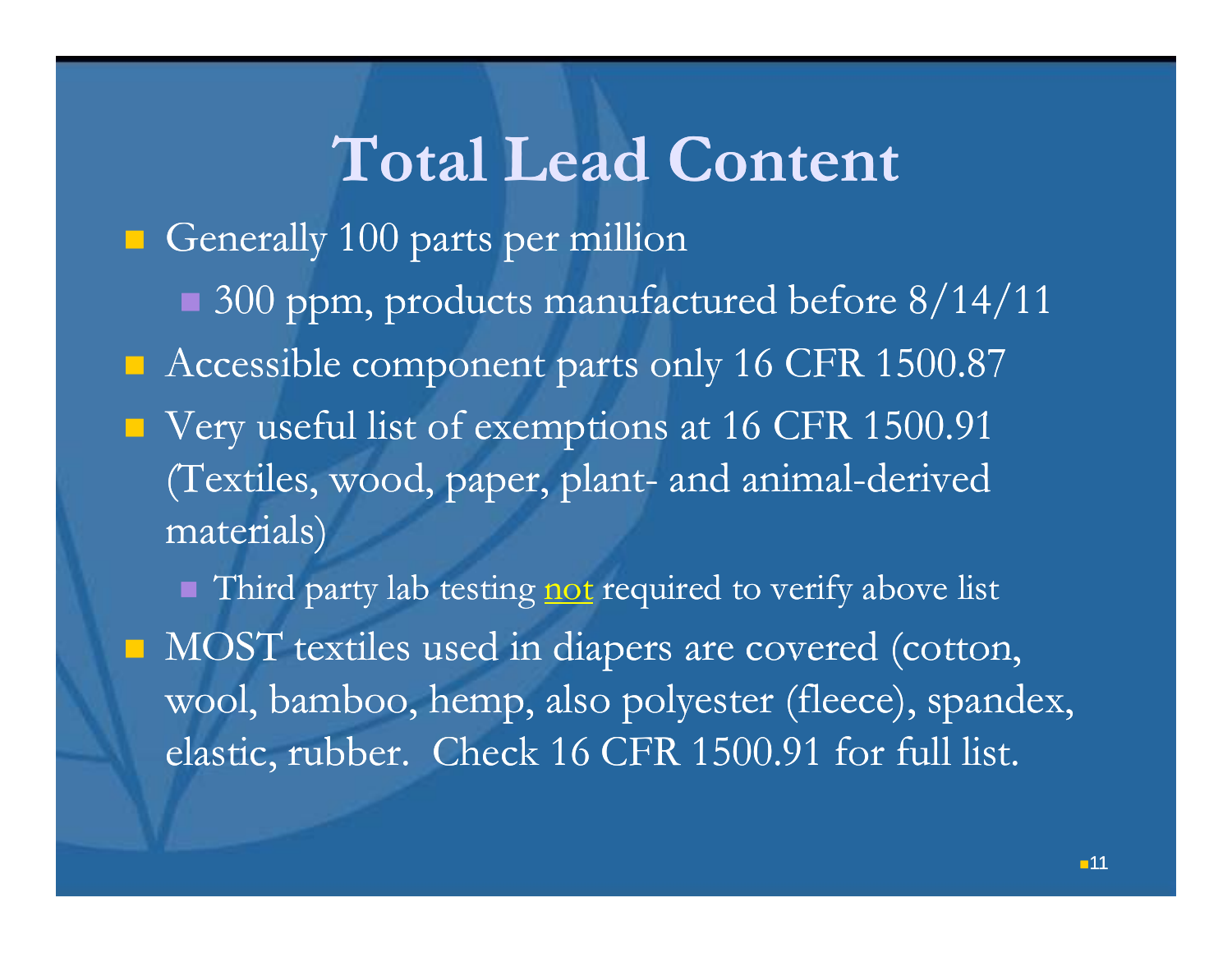### **Total Lead Content**

- **Textiles exemption includes dyed and undyed textiles.**
- **E** Materials only exempted if unadulterated and untreated.
- Velcro and Aplix <u>are</u> exempted fabrics.
- $\blacksquare$  Snaps and other fasteners (metal, poly-resin) all need to comply (and be third-party tested\*) with the limit on total lead content. (\*small batch manufacturer)
- **Polyurethane laminate (PUL) is <u>not</u> exempt** 
	- **PUL** is a substrate not a surface coating.
	- $\blacksquare$  Colorants may be a source of lead.
	- $\blacksquare$  May not need to be tested if the PUL is inaccessible between exempted textiles.
	- Can rely upon a Component Part Certificate from a supplier; small batch manufacturers may rely upon a written assurance of compliance from a supplier.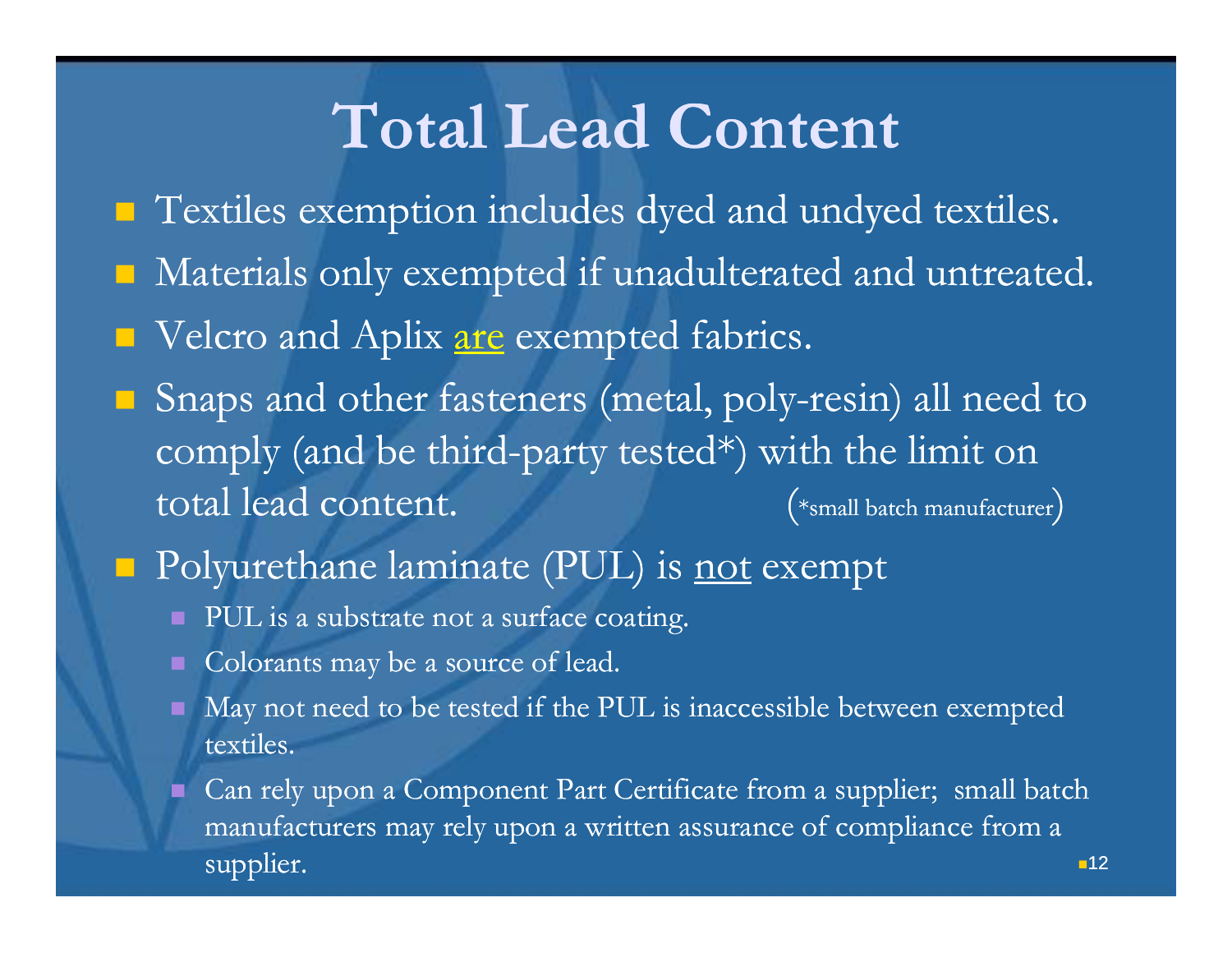## **Limits on Lead in Paint and Surface Coatings**

**All Children's Products 90 Parts Per Million**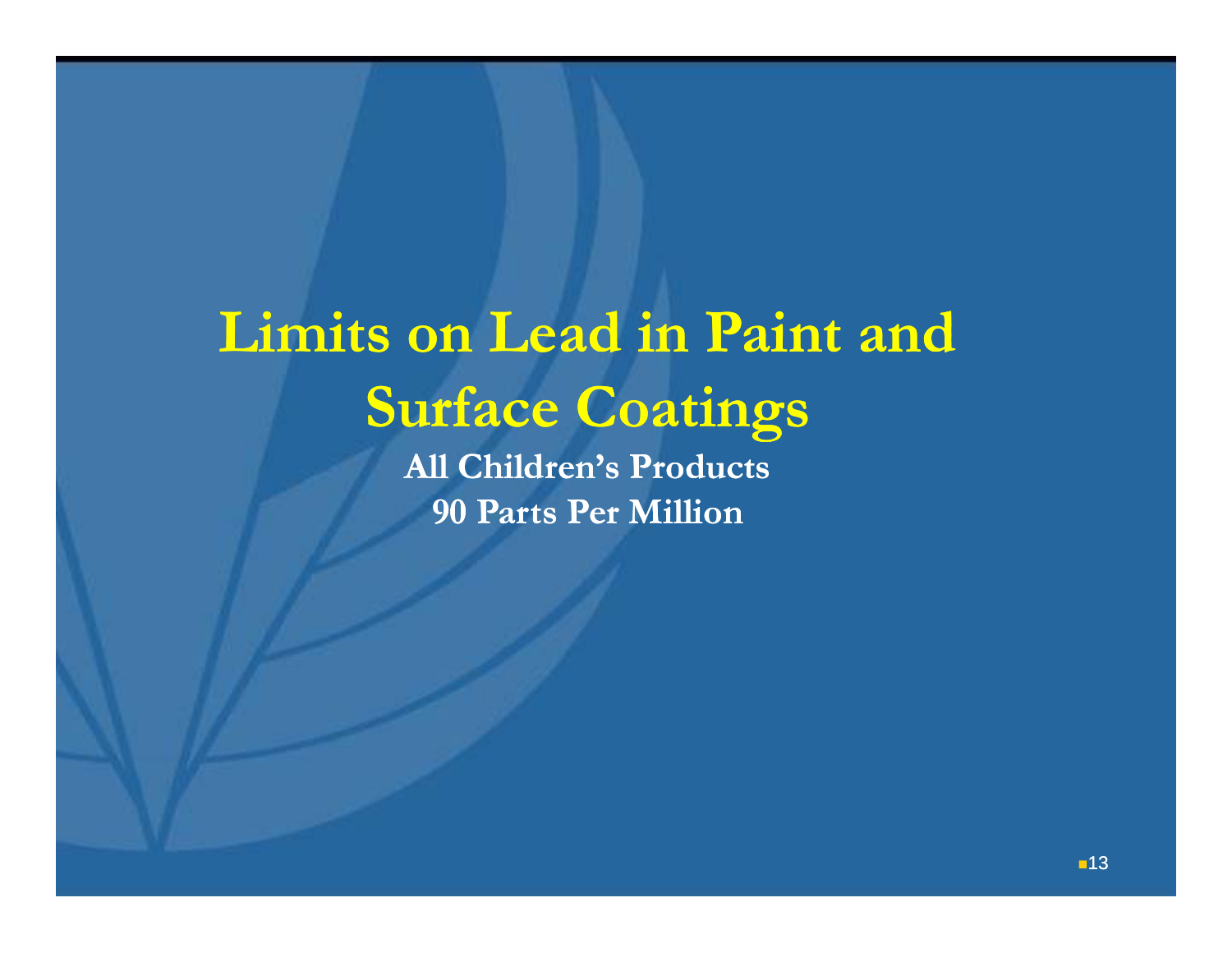# **Lead in Paint and Surface Coatings**

- $\blacksquare$  Concentration level of .009% (90 parts per million) in paint and surface coatings
- No exceptions
- Can the material be scraped off? If so, CPSC staff would treat it as a surface coating. Otherwise, it is part of the substrate and tested (different methods) to the total lead content limit of 100 parts per million.

 Many printed garments (roller printing) where the ink is like a dye may be exempt from total lead content testing. 16 CFR 1500.91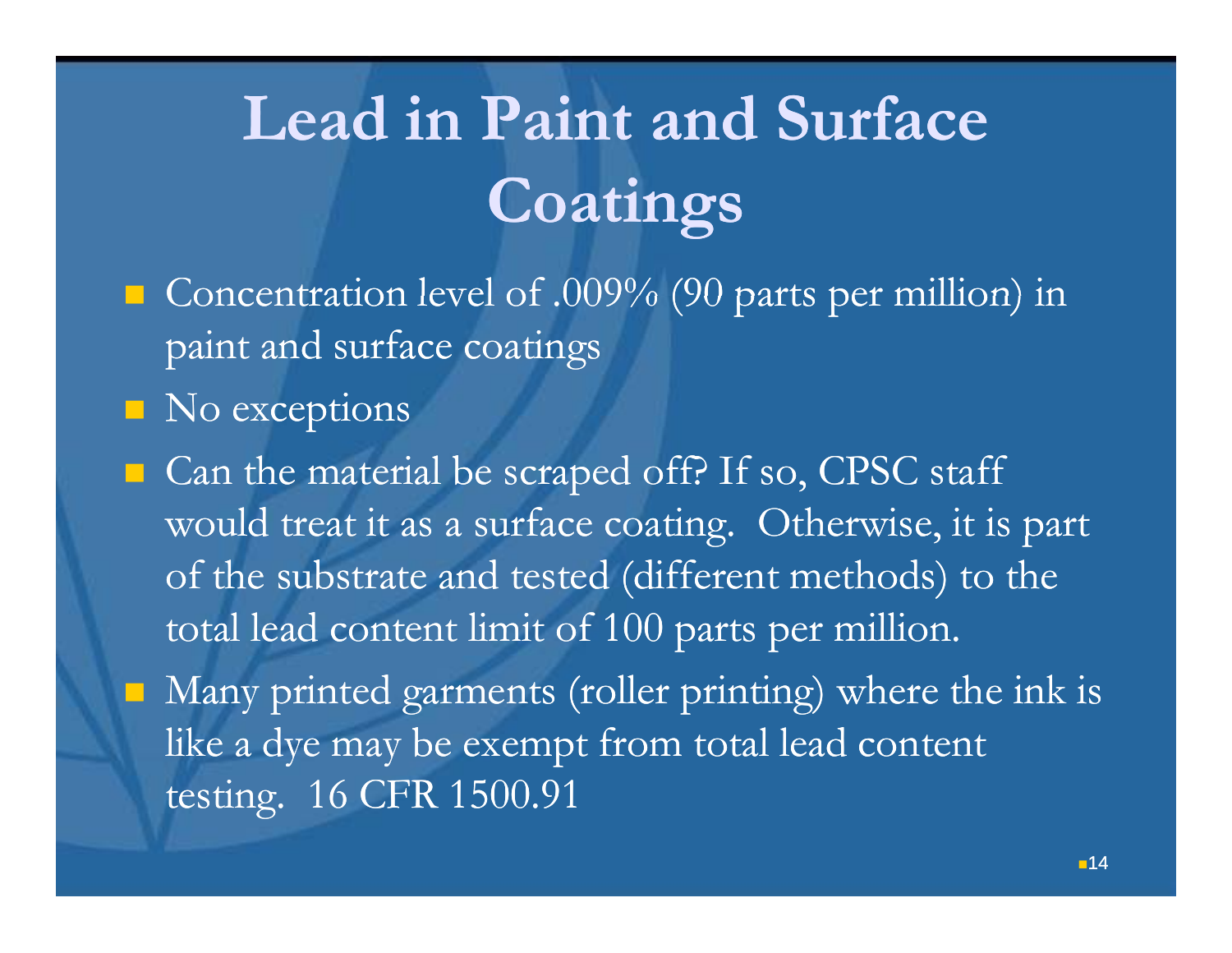## Wearing Apparel **Flammability Standard**

**16 CFR Part 1610 1610 16 CFR Part 1611**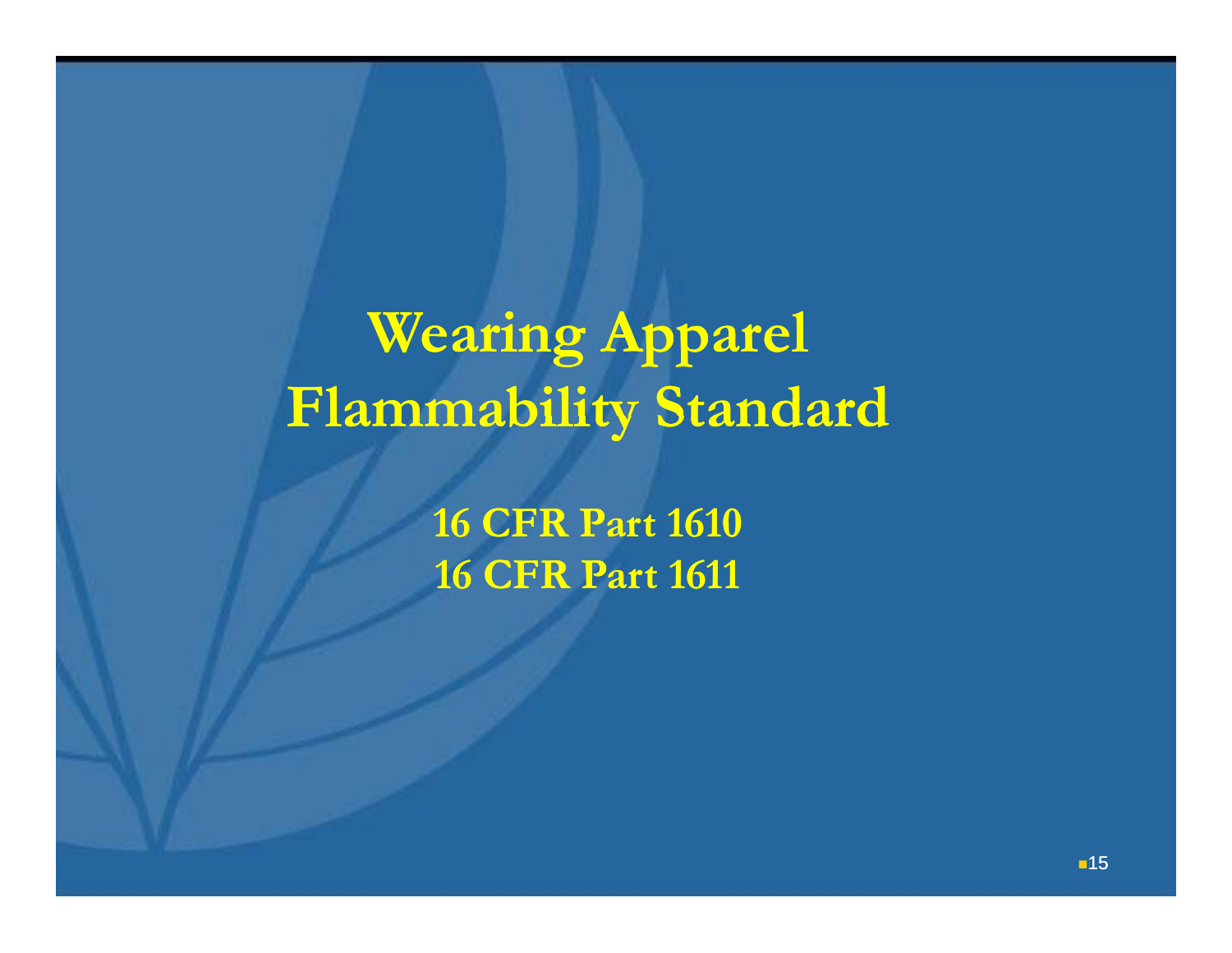# **Wearing Apparel Flammability Standard**

■ 16 CFR Parts 1610 and/or 1611, as applicable Children's diapers are NOT sleepwear and not subject to 16 CFR 1615/1616 **T** Textile fabric or related material in a form or state ready for use in an article of wearing apparel, including garments and costumes finished for consumer use. Sampling is extremely important in flammability testing. Details are provided in CPSC laboratory test manuals. (link provided below)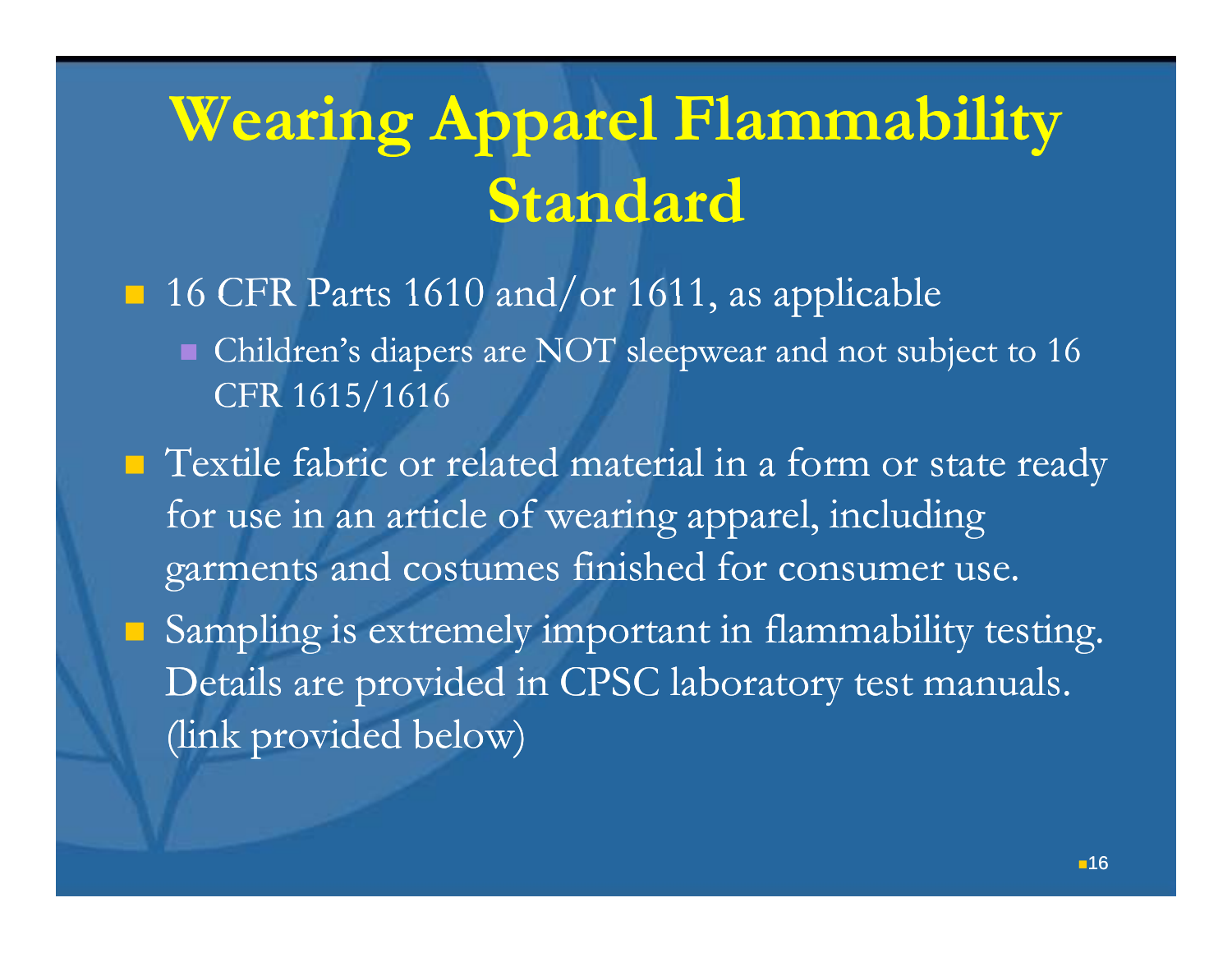# **Wearing Apparel Flammability Standard**

- Exemptions: 16 CFR 1610.1(d) Specific exemptions.
- **Products made entirely from one or more of these** fabrics, are exempt from any requirement for testing of those fabrics:
	- (1) Plain surface fabrics, regardless of fiber content, weighing 2.6 ounces per square yard or more; and
	- $\Box$  (2) All fabrics, both plain surface and raised-fiber surface textiles, regardless of weight, made entirely from any of the following fibers or entirely from combination of the following fibers: acrylic, modacrylic, nylon, olefin, polyester, wool.
- **Plain surface or raised surface fabric?** Pay attention.  $-17$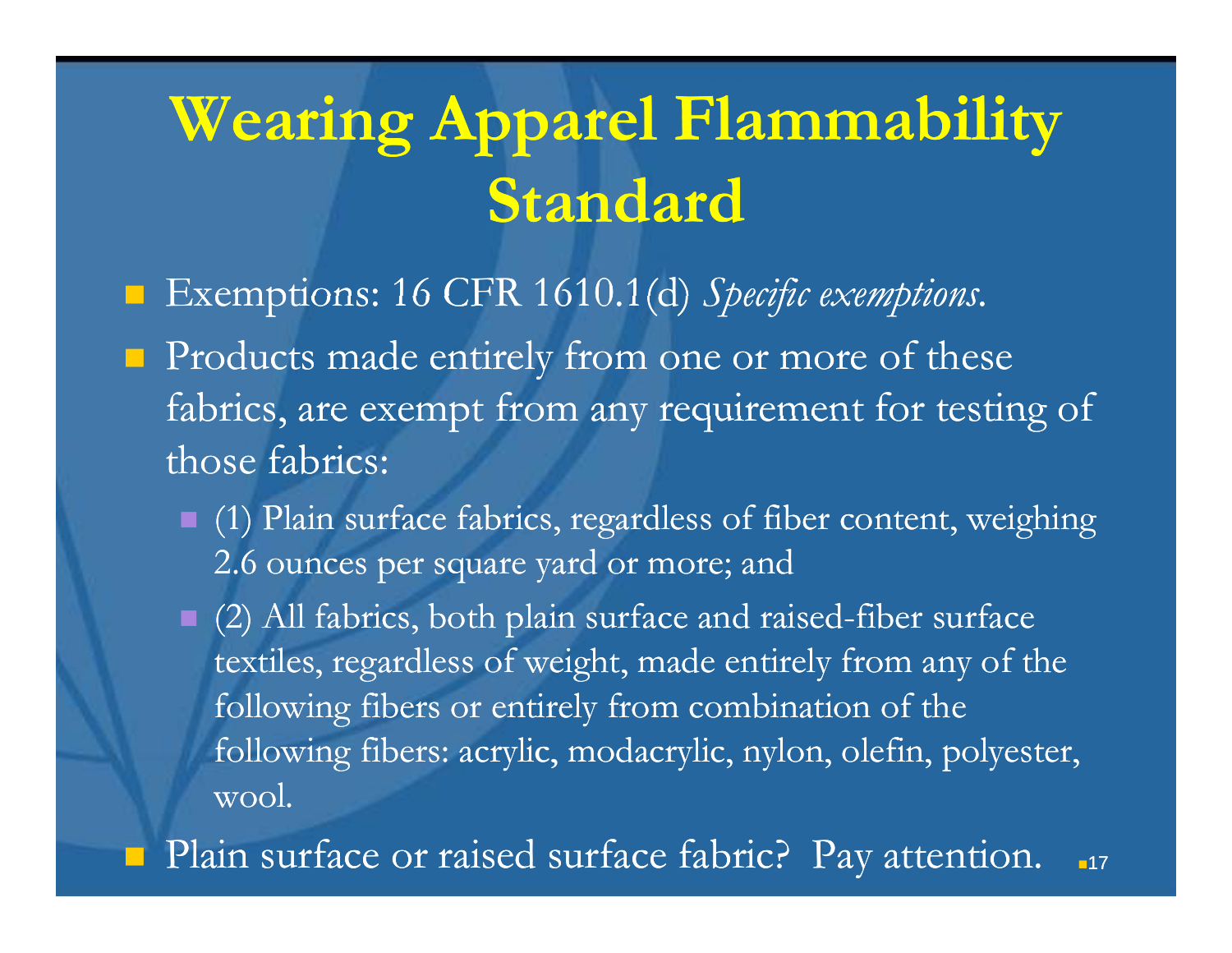# **Wearing Apparel Flammability Standard**

- **Polyurethane laminate (PUL) is <u>not</u> exempt an** exempted fabric.
- Technically a "film" covered by 16 CFR 1611
- $\blacksquare$  May be tested as part of a garment per 16 CFR 1610
	- Typically, the "composite testing" procedures as per 16 CFR 1610.33
	- $\blacksquare$  See the procedures in the Children's Sleepwear Test Manual (p.25)
	- Small batch manufacturers may be able to rely on their supplier's written assurances.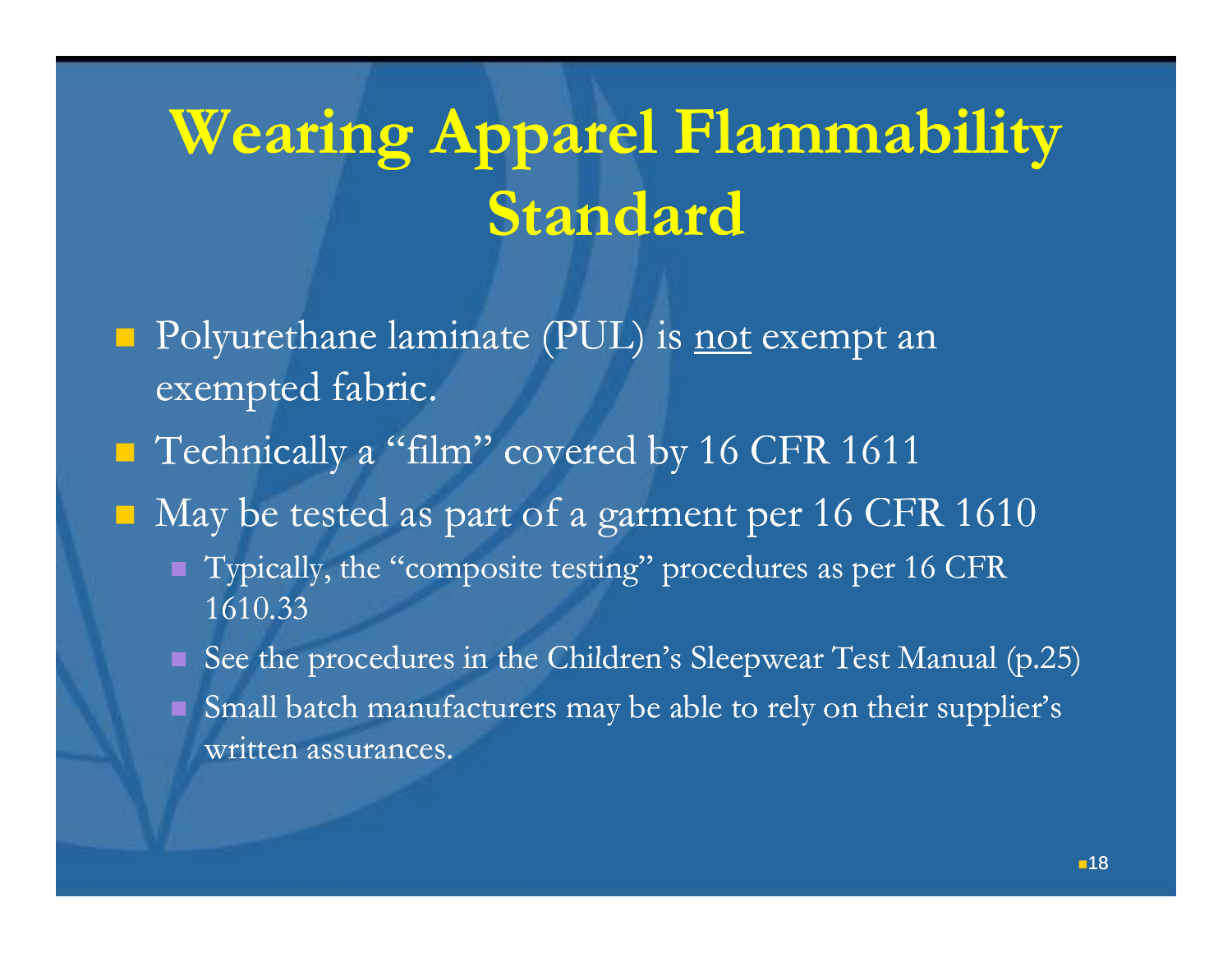## **Additional Requirements**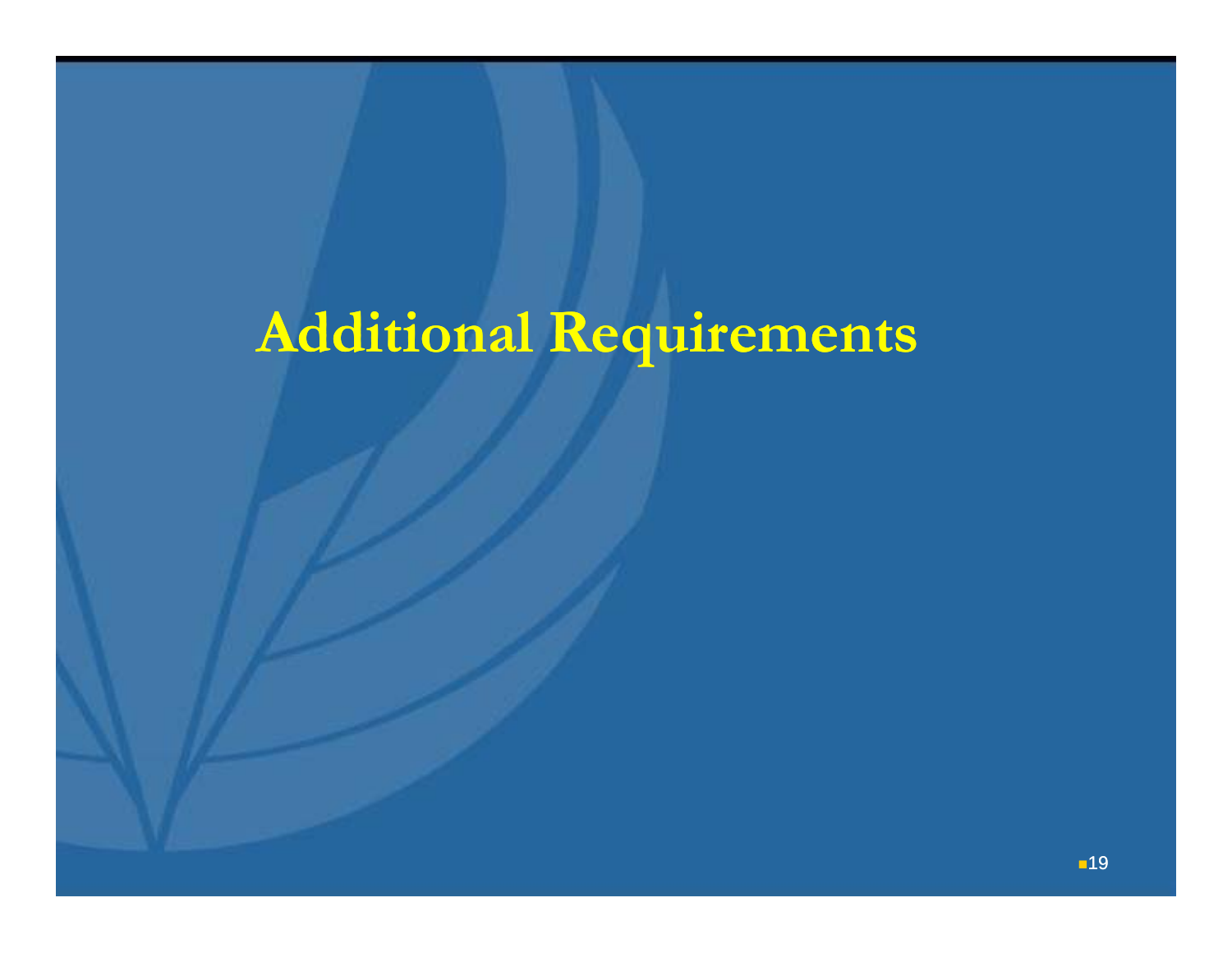### **Additional Requirements**

**Tracking Labels**  www.cpsc.gov/trackinglabel **E** Children's Product Certificates **Third Party Testing Periodic Testing Component Part Testing** ■ www.cpsc.gov/3PT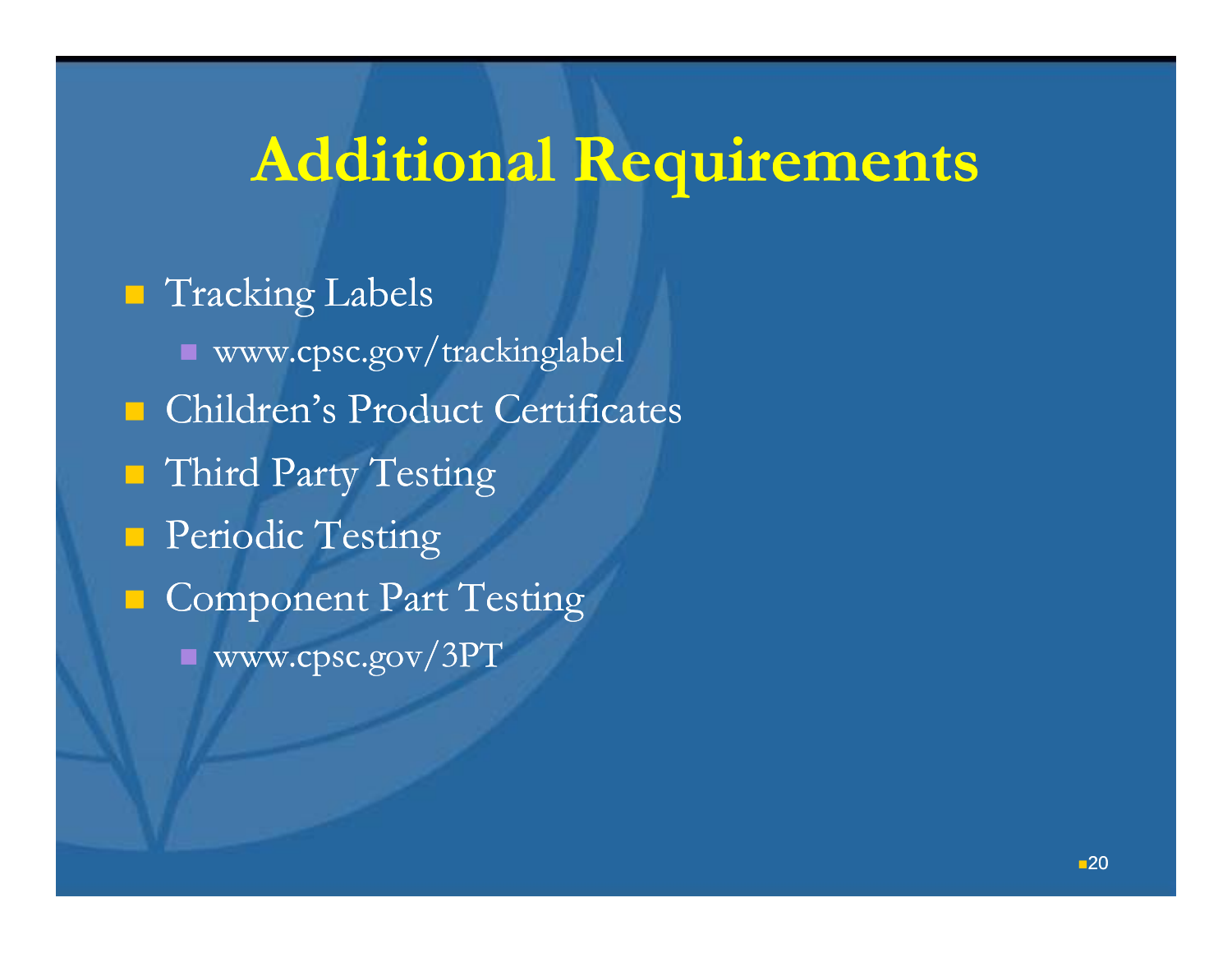#### **Resources**

www.cpsc.gov/sbo

■ www.cpsc.gov/labsearch ■ www.cpsc.gov/smallbatch ■ www.cpsc.gov/lead ■ www.cpsc.gov/3PT Flammability: Testing Manuals: General Wearing Apparel: http://www.cpsc.gov/businfo/testapparel.pdf Sleepwear: (Composite Testing Procedure) http://www.cpsc.gov/businfo/sleepwearlab.pdf